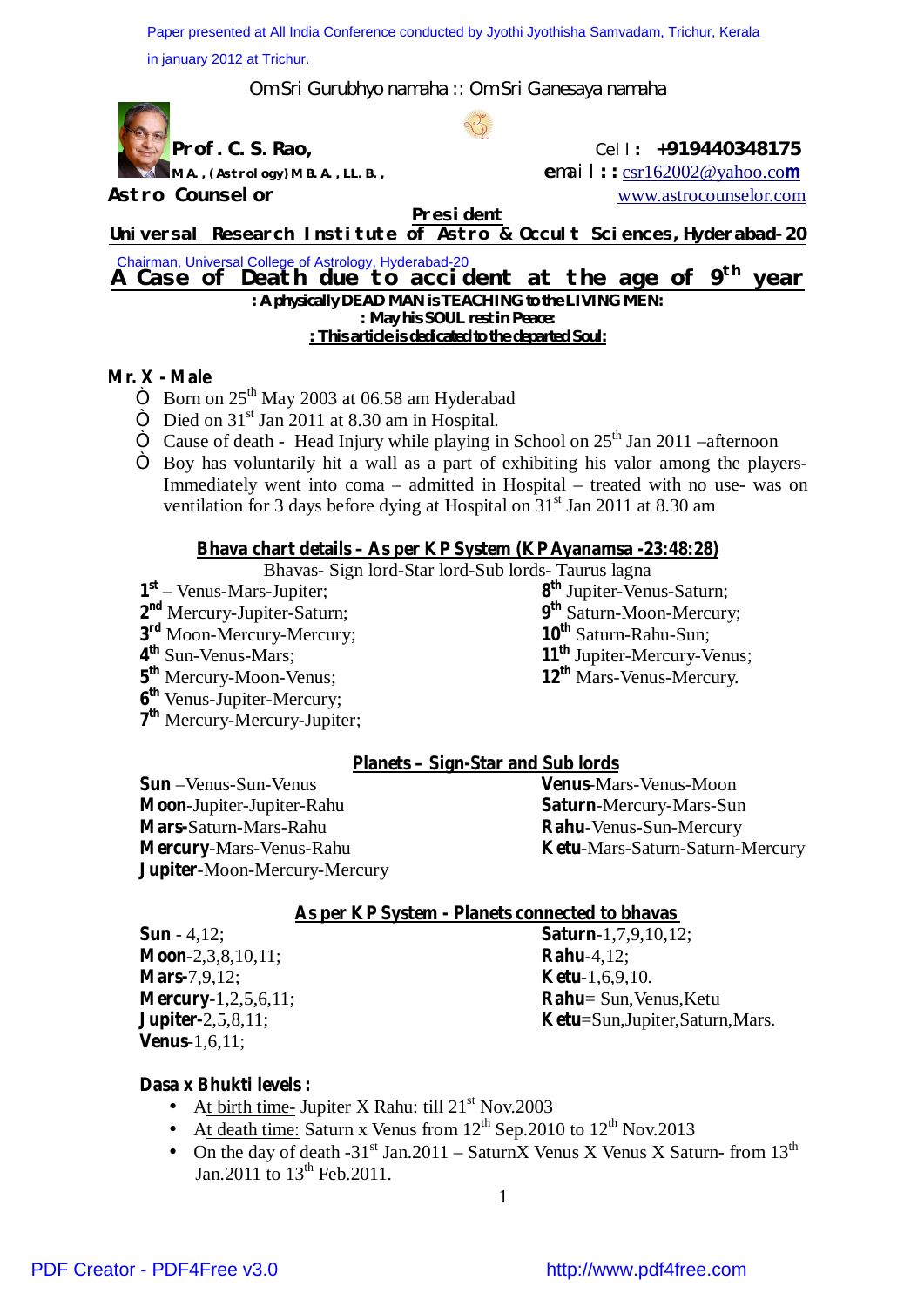## **Astrological analysis – As per KP system**

**Principle: Accident** is indicated by 8<sup>th</sup> bhava- if star lord of 8<sup>th</sup> cusp sub lord –

- if connected to  $6^{\text{th}}$  sickness after accident;
- if connected to  $12<sup>th</sup>$  hospitalization;
- if connected to badhaka/maraca sthanas may result in death if no longevity is granted in natal chart otherwise it may result in permanent disability if longevity is granted.

## **In the chart referred above**

- $\ddot{a}$  8<sup>th</sup> cusp sub lord SATURN is posited in the star of MARS and sub of SUN.
- $\ddot{u}$  At birth time MARS is occupant of 9<sup>th</sup> Bhadhaka for Taurus (fixed) sign lagna.
- $\ddot{u}$  SUN is occupant of 12<sup>th</sup> bhava.
- $\ddot{u}$  Mars aspecting 12<sup>th</sup> and Sun aspecting 7<sup>th</sup>.
- $\ddot{u}$  Mars and Sun are also connected to  $6^{\text{th}}$  bhava through Ketu who is occupant of 10<sup>th</sup>.
- ü This indicates the death of the native due to accident.

## *Principl for:* **Longevity - span of life** – Lagna sub lord

- if connected to first group i.e.,  $1/5/9$  bhavas is long life –
- If connected to  $2<sup>nd</sup>$  group i.e.,  $6/8/12$  bhavas -short life-
- if connected to both groups a medium life.

# **In the chart referred above**

- Lagna sub lord Jupiter is connected to both the groups i.e., 1-5-9 and 6-8-12.
	- $\tilde{n}$  1<sup>st</sup> Through Ketu (pco);  $5^{th}$  as pcbl; 9<sup>th</sup> -through Ketu (pcbl) and
	- $\bar{n}$  6<sup>th</sup> -through Ketu (occupant); 8<sup>th</sup> bhava lord; 12<sup>th</sup> aspect on Mars Bhava lord.
- As Jupiter is connected to both groups medium life is granted.

But, Native died in 9<sup>th</sup> year which is considered as in the span of short life.

Thus, the **following formula** is applicable in the case understudy--

 $\ddot{u}$  If Star lord of 1<sup>st</sup> cusp sub lord – connected to badhaka sthana / maraka sthana the life will be short and not for many years.

## **Following are the observations in the given chart:**

- The 1<sup>st</sup> cusp sub lord Jupiter is in the star and sub of Mercury who is lord of  $2<sup>nd</sup>$  and is Maraka- for Taurus lagna.
- Added to this Mercury is aspected by exalted Mars lord of  $7<sup>th</sup>$  another maraka lord.- for Taurus lagna.
- Mercury is conjoined with Venus and is in Venus star hence death occurred in the subperiod of Venus in the Mahardasa of Saturn - Saturn is 9<sup>th</sup> lord i.e., badhaka lord for fixed sign -Taurus lagna.
- $\bullet$  1<sup>st</sup> cusp sub lord Jupiter -has also become malefic with connection to maraka sthana i.e., as  $2<sup>nd</sup>$  as occupant and as bhava lord of  $8<sup>th</sup>$  bhava a dushthana.
- Jupiter with  $8<sup>th</sup>$  lord ship (a functional malefic) has  $5<sup>th</sup>$  aspect on  $7<sup>th</sup>$  bhava a maraka sthana
- Jupiter has become benefic with  $11<sup>th</sup>$  bhava lordship and as star lord of Moon. With Jupiter aspect on Moon and  $11<sup>th</sup>$  bhava native survived during the Jupiter dasa i.e., commencing at the birth time. But Jupiter dasa was only for about 7 months